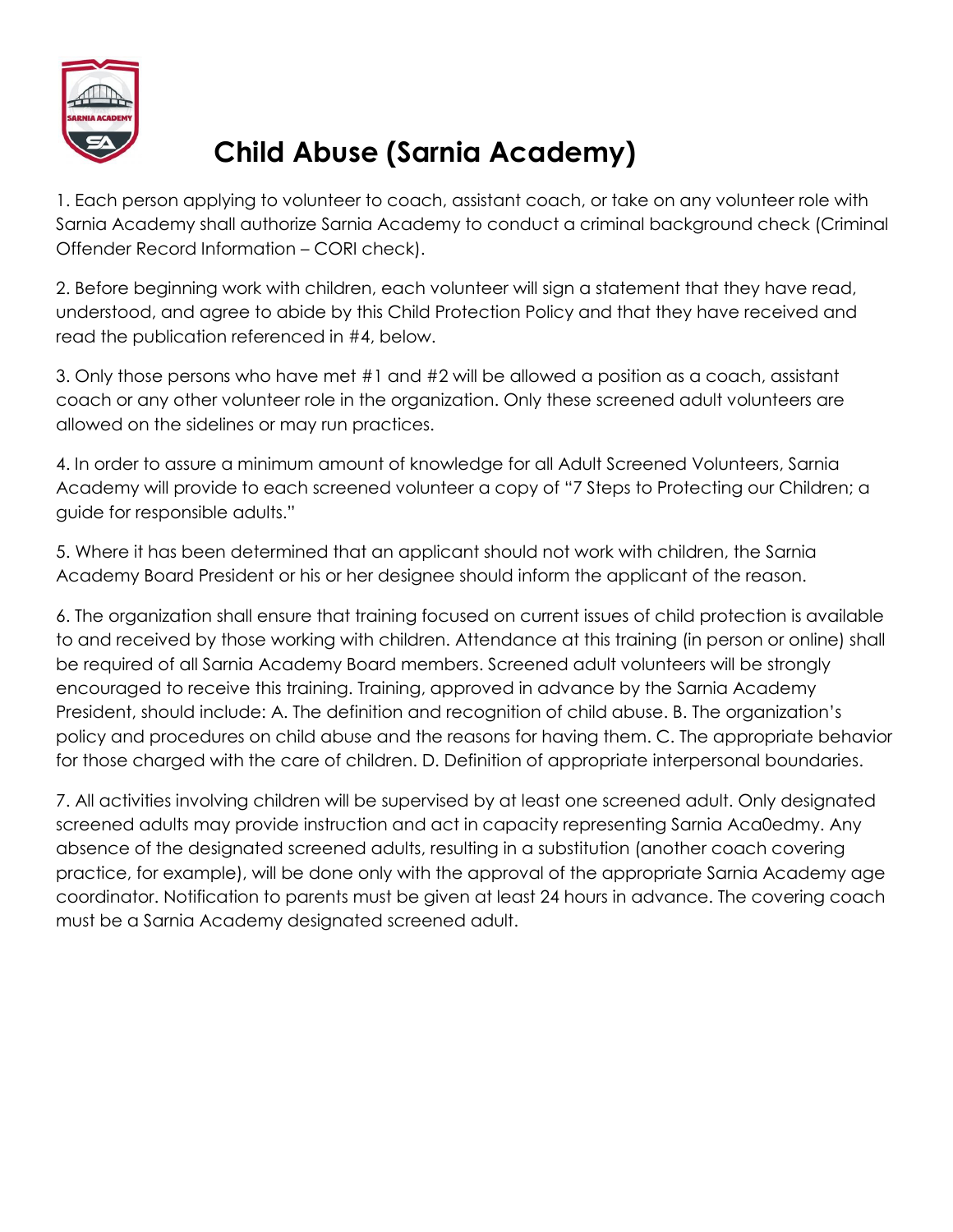

8. The "Two Person Rule" shall be used, which is defined as striving to have at least two people in any setting with a child, one of which must be a screened adult volunteer. This would include at initial drop off, pick-up, and any carpool arrangement. While not always possible, the preference would be that the second person is an adult. Reasonable effort should be made to ensure that no registered adult is in a situation where he or she is alone with a player (other than his or her child), nor should he or she facilitate or allow that situation with any other adult/player.

9. Sarnia Academy maintains an open door policy for all activities. Parents or other volunteers shall be allowed to visit any game or practice at any time announced or unannounced.

10. Adult Screened Volunteers will not: A. Offer one on one training sessions outside of practice. B. Give special treatment to one player over another. C. Engage in rough or physical or sexually provocative games. D. Make sexually suggestive remarks to a child – even in fun. E. Taunt, demean, badger or intimidate players or child referees. F. Physically or verbally abuse or demean a child. G. Knowingly foster a relationship with a player outside of games and practices that may not be known to the player's parents. This is to include personal contact, email, phone, texting, and social networking internet sites. H. Disperse the game or practice until he or she has supervised the safe dispersal of the children. A child in a U10 league or below should not be allowed to leave a coach's care alone or with another minor without written/emailed notification.

11. Adult Screened Volunteers will not allow players: A. To exhibit inappropriate physical contact between other players or coaches. Contact outside the normal definition of soccer should be deemed inappropriate (for example: wrestling, boxing). B. To use inappropriate language, or let such language go unchallenged. C. To taunt, demean, badger or intimidate other players or child referees.

12. Any older child or teen helping with younger children will be closely monitored by an Adult Screened Volunteer and will be held to the same standards as outlined in this policy. Reporting Abuse

13. Everyone in the organization has a moral responsibility to report suspected abuse whenever it comes to their attention, regardless of where that abuse takes place. Reporting abuse is a form of assistance to those crying out for help. Therefore, immediately notify the President of the Sarnia Academy who will then notify the proper authorities. The authority may be a parent, a community help organization, the Department of Social Services, or the Sarnia Police Department.

14. The President or Board, in conferment with and/or at the direction of the authorities, will take immediate action up to and including removing the accused from further involvement with children in the Sarnia Academy program, if warranted.

15. All allegations will be taken seriously. Sarnia Academy will reach out to the victim and the victim's family to show care and support to help prevent further hurt. Sarnia Academy will extend whatever resources are needed. The care and safety of the victim is our first priority.